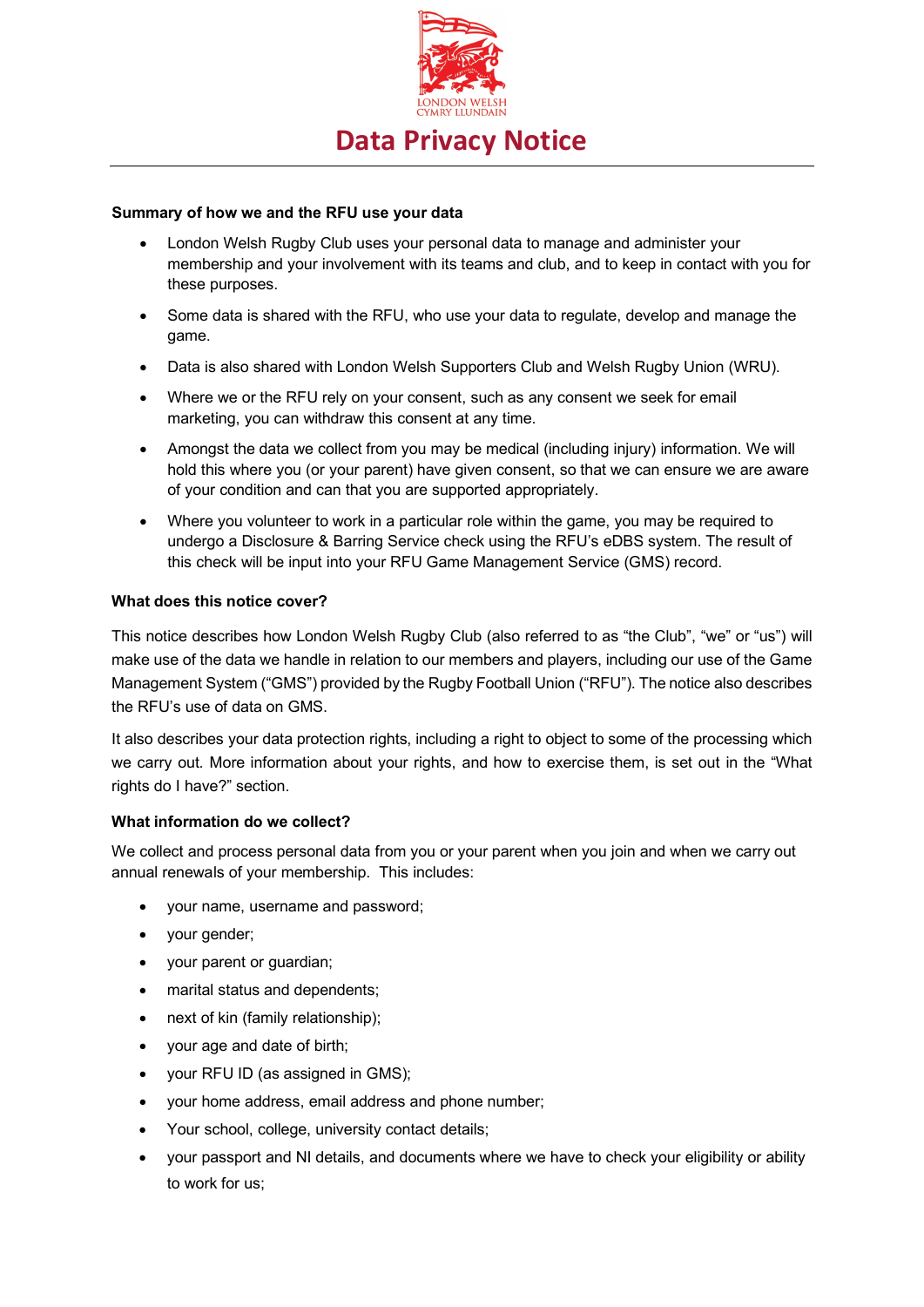- your occupation;
- your type of membership and participation record in particular teams, match reports; photographs and video coverage;
- your disciplinary and grievance information;
- your roles that you occupy to support and help manage the Club, such as Coach, First Aider, Chair, Safeguarding Officer, Membership Secretary etc.;
- your payment and/or bank account details, where you provide these to pay for membership;
- your marketing preferences, including any consents you have given us;
- your medical conditions or disability, where you provide this to us with your consent (or your parent's consent) to ensure we are aware of any support we may need to provide to you**.**

Some information will be generated as part of your involvement with us, in particular data about your performance, involvement in particular matches, in match reports and details of any disciplinary issues or incidents you may be involved in on and off the pitch, such as within health and safety records.

## **What information do we receive from third parties?**

Sometimes, we receive information about you from third parties. For example, if you are a child, we may be given information about you by your parents.

We may receive information relating to your existing registrations with other clubs or rugby bodies or disciplinary history from the RFU through GMS. Additionally, for certain role holders or those working with children, we may receive information from the Disclosure and Barring Service and RFU on the status of any DBS check you have been required to take.

## **How do we use this information, and what is the legal basis for this use?**

We process this personal data for the following purposes:

- As required by the Club to conduct our business and pursue our legitimate interests, in particular:
	- $\circ$  we will use your information to manage and administer your membership and your participation with its teams and club, and to keep in contact with you for these purposes;
	- $\circ$  we will also use data to maintain records of our performances and history, including match reports, score lines and team sheets;
	- $\circ$  we will use your data to communicate Club supporters' newsletters, updates and news;
	- o along with Club newsletters and updates we may choose to send you promotions and offers by post, phone, or by email for similar Club activities, merchandise and services that you have already bought;
	- $\circ$  we use data of some individuals to invite them to take part in market research;
	- $\circ$  communicating with you to ask for your opinion on London Welsh, or other rugby and Club related initiatives; and
	- $\circ$  we use CCTV cameras to maintain the security of our premises, and may use this video to investigate incidents at the Club or its premises;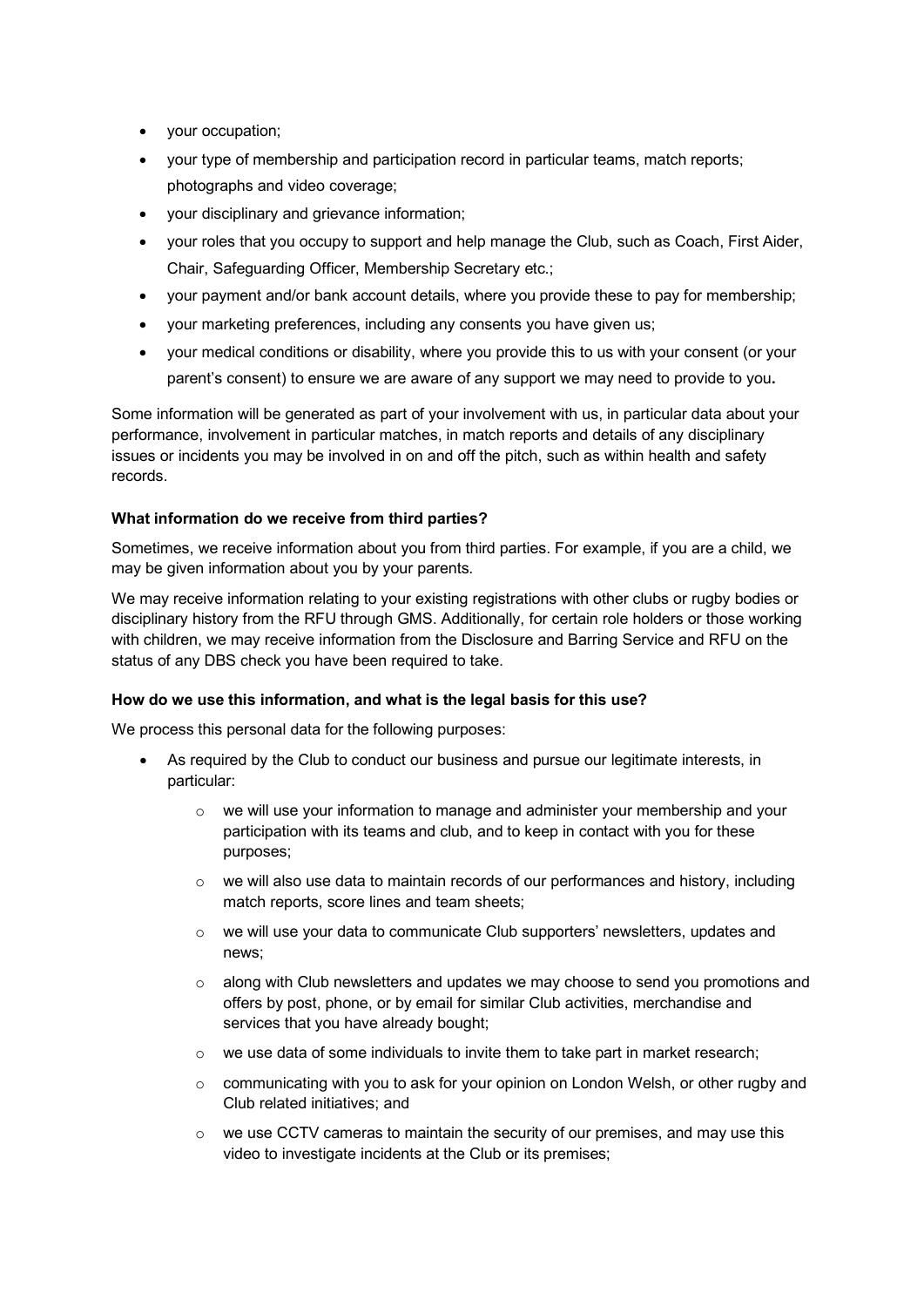- To fulfil a contract, or take steps linked to a contract: this is relevant where you make a payment for your membership and any merchandise, or enter a competition. This includes:
	- o taking payments;
	- o communicating with you;
	- $\circ$  providing and arranging the delivery or other provision of products, prizes or services;
- Where you give us consent:
	- o we will send you direct marketing or promotional material by email or via other media that you have opted to use;
	- $\circ$  we may handle medical or disability information you or your parent provides to us, to ensure we support you appropriately;
	- o on other occasions where we ask you for consent, we will use the data for the purpose which we explain at that time.
- For purposes which are required by law:
	- $\circ$  we maintain records such as health and safety records and accounting records in order to meet specific legal requirements;
	- $\circ$  we ensure, where you volunteer to work with children, that you have undergone an appropriate DBS check – this is also carried out with your consent;
	- o where you hold a role at the Club requiring us to check your right to work, we may process information to meet our statutory duties; and
	- o we may respond to requests by government or law enforcement authorities conducting an investigation.

### **How does the RFU use any of my information?**

The RFU provides GMS, but make its own use of the following information:

- your name;
- your gender;
- your date of birth;
- your RFU ID (as assigned in GMS);
- your home address, email address and phone number; and
- your type of membership and involvement in particular teams at the Club, or any key role you may have been allocated, such as Chair, Safeguarding Lead, Membership Secretary etc.

The RFU uses this information as follows:

- As required by the RFU to conduct its business and pursue its legitimate interests, in particular:
	- $\circ$  communicating with you or about you when necessary to administer Rugby in England, including responding to any questions you send to the RFU about GMS;
	- $\circ$  administering and ensuring the eligibility of players, match officials and others involved in English rugby – this may involve the receipt of limited amounts of sensitive data in relation to disabled players, where they are registered for a disabled league or team, or in relation to anti-doping matters;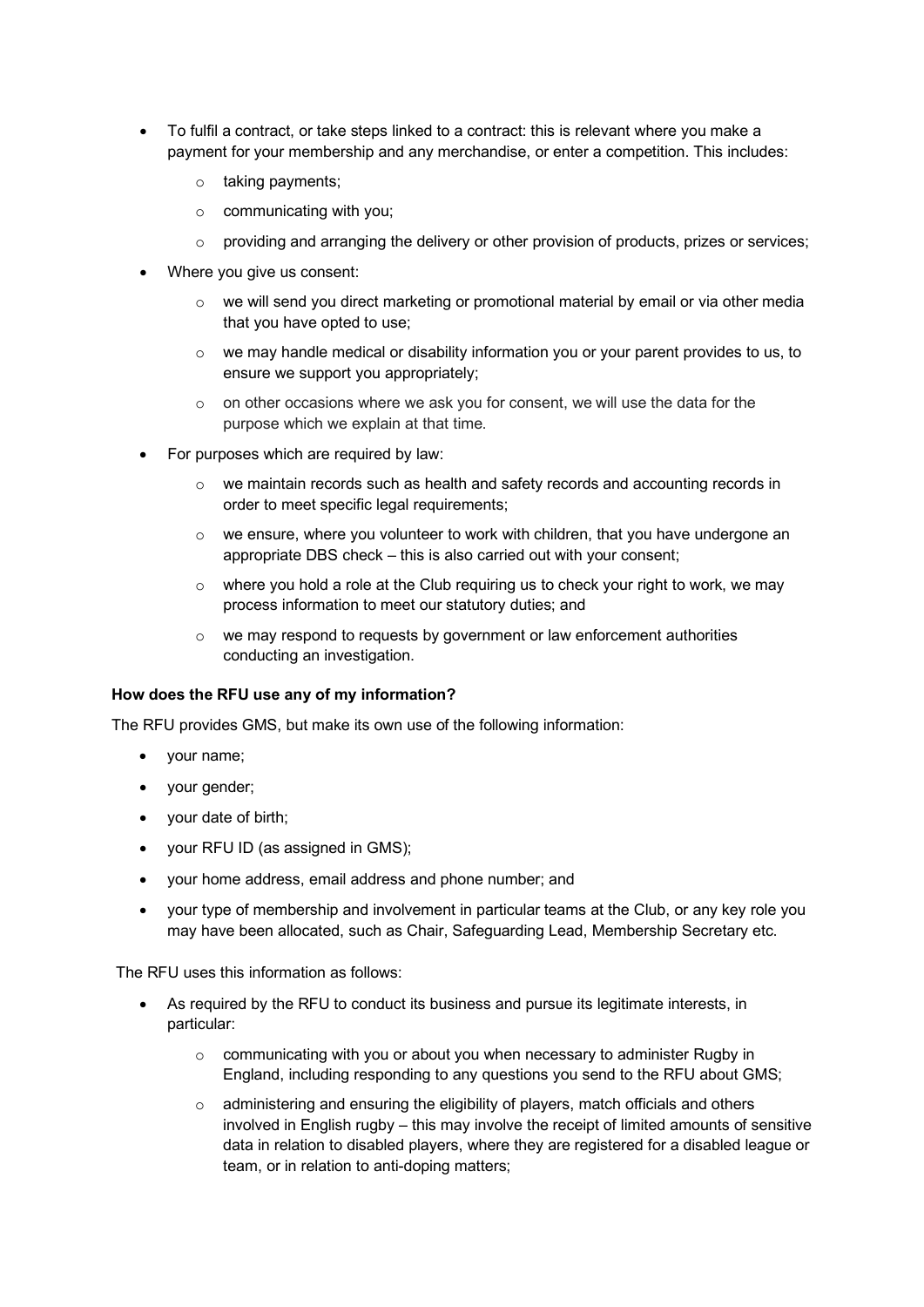- $\circ$  maintaining records of the game as played in England, in particular maintaining details of discipline and misconduct;
- $\circ$  monitoring use of GMS, and using this to help it monitor, improve and protect its content and services and investigate any complaints received from you or from others about GMS;
- o maintaining statistics and conducting analysis on the make-up of rugby's participants;
- o ensuring compliance with the current RFU Rules and Regulations including those on the affiliation of clubs, referee societies, constituent bodies and other rugby bodies, and registration of players; and
- o communicating with you to ask for your opinion on RFU initiatives.
- For purposes which are required by law:
	- The RFU will ensure, where you will work with children and where this is required, that you have undergone an appropriate DBS check – this is also carried out with your consent.
	- $\circ$  The RFU may respond to requests by government or law enforcement authorities conducting an investigation.

### **Withdrawing consent or otherwise objecting to direct marketing**

Wherever we rely on your consent, you will always be able to withdraw that consent, although we may have other legal grounds for processing your data for other purposes, such as those set out above. In some cases, we are able to send you direct marketing without your consent, where we rely on our legitimate interests. You have an absolute right to opt-out of direct marketing, or profiling we carry out for direct marketing, at any time. You can do this by following the instructions in the communication where this is an electronic message, or by contacting us using the details set out below in the "**How do I get in touch with you or the RFU?**" section.

#### **Who will we share or provide this data with, where and when?**

In addition to sharing data with the RFU, some limited information may be shared with other stakeholders in rugby, such as the WRU, other clubs, Constituent Bodies, referee societies, league organisers, so that they can maintain appropriate records and assist us in organising matches and administering the game.

Personal data may be shared with government authorities and/or law enforcement officials if required for the purposes above, if mandated by law or if required for the legal protection of our or the RFU's legitimate interests in compliance with applicable laws.

Personal data will also be given to third party service providers, who will process it on our behalf for the purposes identified above. Such third parties include the RFU as the provider of GMS and providers of our website hosting and other admin system providers.

Some London Welsh Teams use third party processors, such as Pitchero, Teamer and WhatsApp to organise fixtures, team availability and selection. These websites and services have their own privacy notices governing their use of data and falls outside the scope of this Privacy Notice.

Where information is transferred outside the UK and/or EEA, and where this is to a stakeholder or vendor in a country that is not subject to an adequacy decision by the EU Commission, data is adequately protected by EU Commission approved standard contractual clauses, an appropriate Privacy Shield certification or a vendor's Processor Binding Corporate Rules. A copy of the relevant mechanism can be provided for your review on request.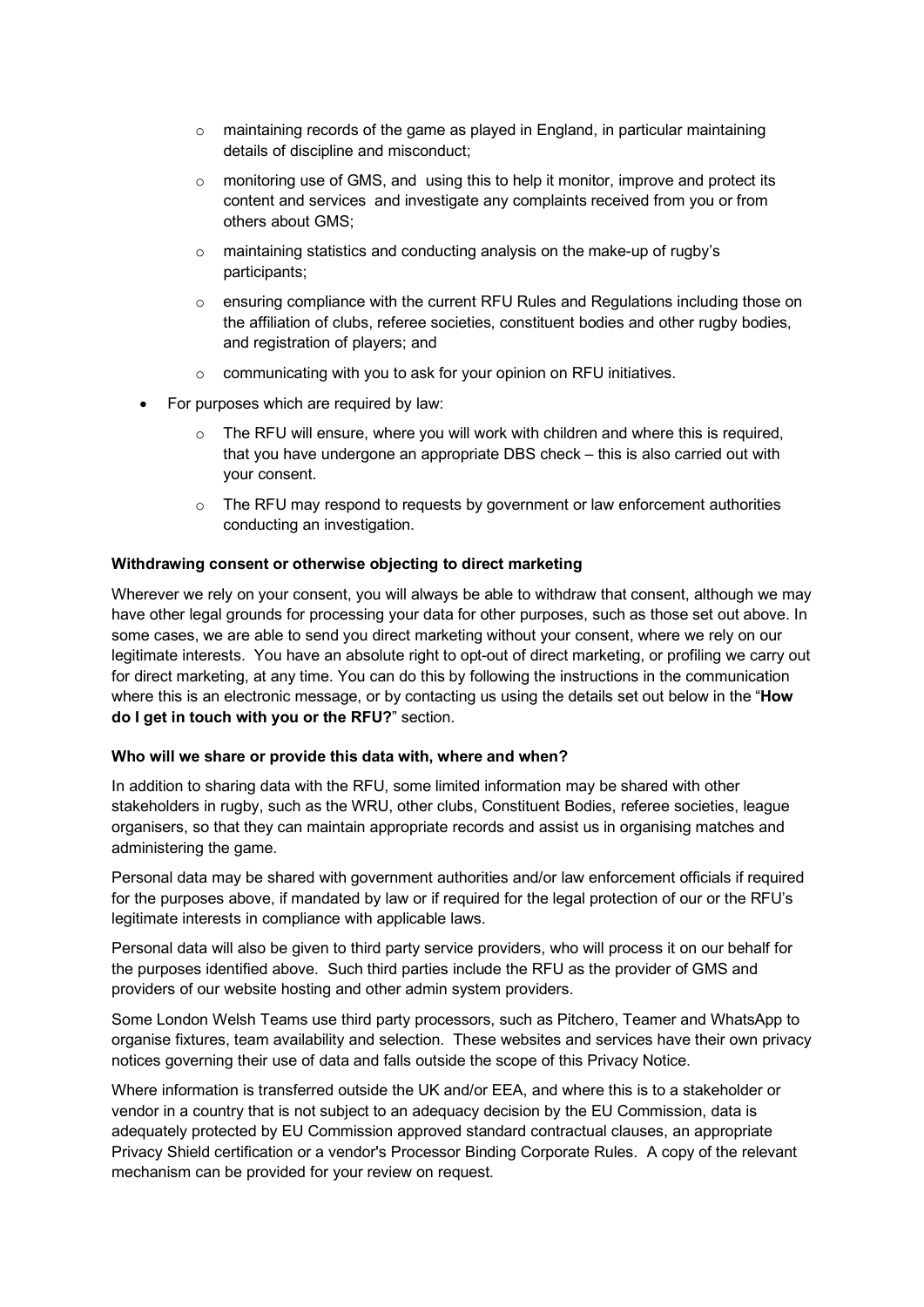## **What rights do I have?**

You have the right to **ask us for a copy** of your personal data; to **correct**, **delete** or **restrict** (stop any active) processing of your personal data; and to **obtain the personal data you provide to us for a contract or with your consent in a structured, machine readable format**.

In addition, you can **object to the processing** of your personal data in some circumstances (in particular, where we don't have to process the data to meet a contractual or other legal requirement, or where we are using the data for direct marketing).

These **rights may be limited**, for example if fulfilling your request would reveal personal data about another person, or if you ask us to delete information which we are required by law to keep or have compelling legitimate interests in keeping.

You have the same rights for data held by the RFU for its own purposes on GMS.

To exercise any of these rights, you can get in touch with us– or, as appropriate, the RFU or its data protection officer – using the details set out below. If you have unresolved concerns, you have the **right to complain** to the applicable data protection authority where you live, work or where you believe a breach may have occurred. This is the Information Commissioner's Office in the UK.

Much of the information listed above must be provided on a mandatory basis so that we can make the appropriate legal checks and register you as required by RFU Rules and Regulations. We will inform you which information is mandatory when it is collected. Some information is optional, particularly information such as your medical information. If this is not provided, we may not be able to provide you with appropriate assistance, services or support.

### **How do I get in touch with you or the RFU?**

We hope that we can satisfy queries you may have about the way we process your data. If you have any concerns about how we process your data, or would like to opt out of direct marketing, you can get in touch with dataprotectionofficer@londonwelshrugby.com by writing to London Welsh Rugby Club, Old Deer Park, Kew Road, Richmond, Surrey TW9 2AZ

If you have any concerns about how the RFU process your data, you can get in touch at legal@rfu.com or by writing to The Data Protection Officer, Rugby Football Union, Twickenham Stadium, 200 Whitton Road, Twickenham TW2 7BA.

## **How long will you retain my data?**

We process the majority of your data for as long as you are an active member and for 6 years after this.

Where we process personal data for marketing purposes or with your consent, we process the data for six years unless you ask us to stop, when we will only process the data for a short period after this (to allow us to implement your requests). We also keep a record of the fact that you have asked us not to send you direct marketing or to process your data indefinitely so that we can respect your request in future.

Where we process personal data in connection with performing a contract or for a competition, we keep the data for six years from your last interaction with us.

We will retain information held to maintain statutory records in line with appropriate statutory requirements or guidance.

The RFU will maintain records of individuals who have registered on GMS, records of DBS checks and the resulting outcomes and other disciplinary matters for such period as is set out in the RFU's Data Retention Schedule.